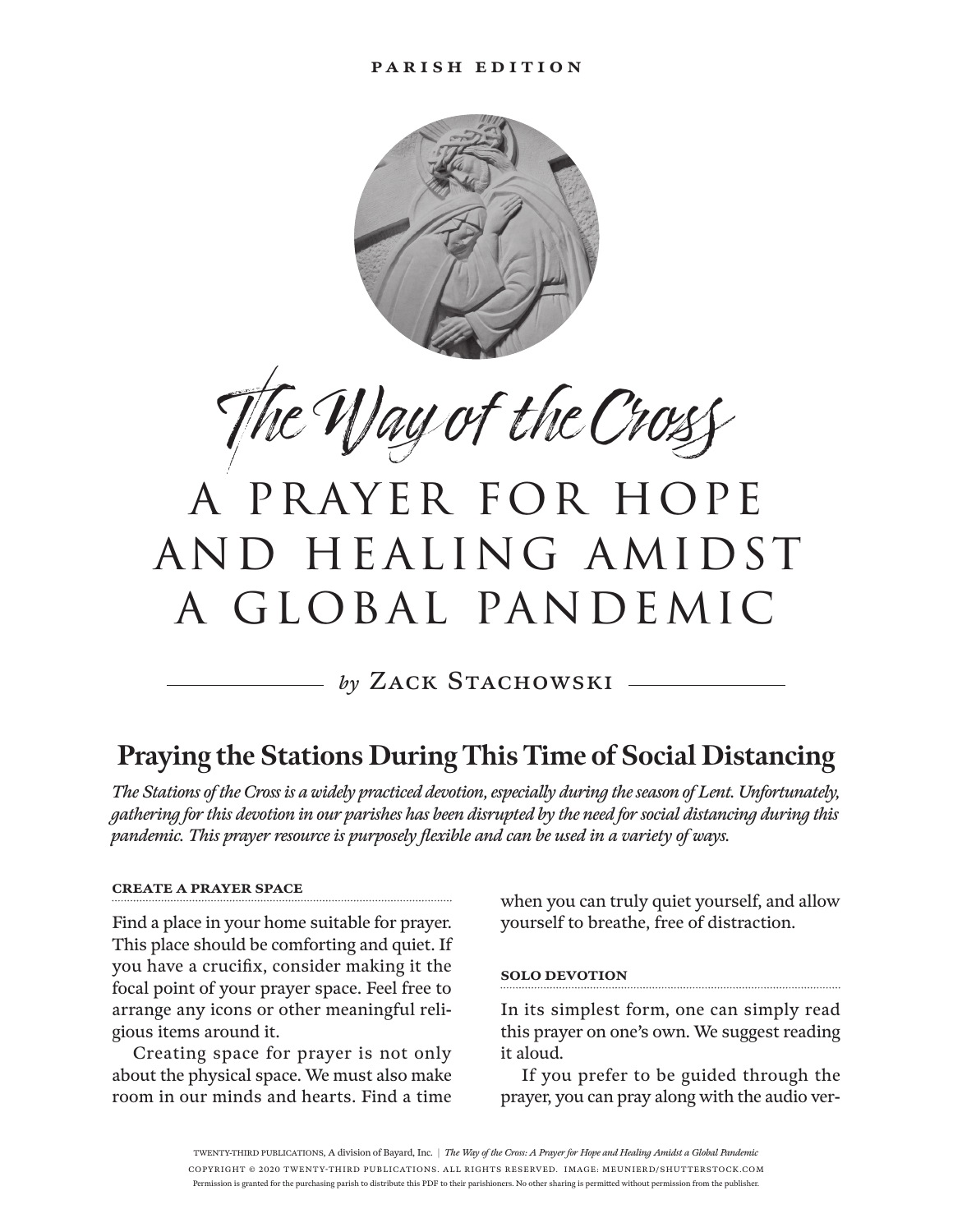sion available from the Open Your Hymnal podcast. You can find it at **www.openyour hymnal.com/episodes/stations-of-the-cross** or by using the Spotify code below:



#### **at home with family**

If you are at home with family, you might consider praying the Stations of the Cross together as a daily or weekly devotion.

Assign someone to be the reader, or alternate taking turns. The prayer will flow best if these decisions are made ahead of time.

#### **virtual prayer**

In this time of social distancing, many faith communities are using virtual tools to foster connection and prayer. Consider praying the Stations of the Cross with friends over a video conferencing platform. You could also do a livestream of the service to share with others via social media. Members of our faith communities are longing to maintain a connection with other parish families. Offering a platform for a community to come together to pray the Stations of the Cross is a great way to maintain connection.

#### **other considerations**

*Silence and Prayer* Whether praying alone or with others, allow time after the reflections for silent prayer. Allow silence for reflection as you move from station to station.

*Music* Many parishes incorporate sung chants and other music into their Stations of the Cross. Feel free to add music to these Stations. In the audio version of this prayer, related by Open Your Hymnal, you will hear some suggestions for music.

*Faith Sharing* These meditations can also serve as prompts for faith sharing in small groups. As many groups continue to meet in virtual ways, you might consider offering these meditations for group reflection and conversation. They can serve as a way to help process and discuss the challenges of the pandemic and social distancing.

May we all be safe and well and joined in prayer at this challenging time.

### **Opening Prayer**

*Heavenly Father, we come to you in the midst of fear and struggle. Calm our anxious hearts, and give hope to all who despair.*

*Lord Jesus Christ, bearer of our sins, healer of our every ill, walk with us through our trials, through our darkest hours. Open our hearts to the hope offered by the mystery of your dying and rising.*

*Holy Spirit, breath of life, bringer of truth, plant your word deep within us. Let the story of your passion inspire us anew to walk our path of discipleship.*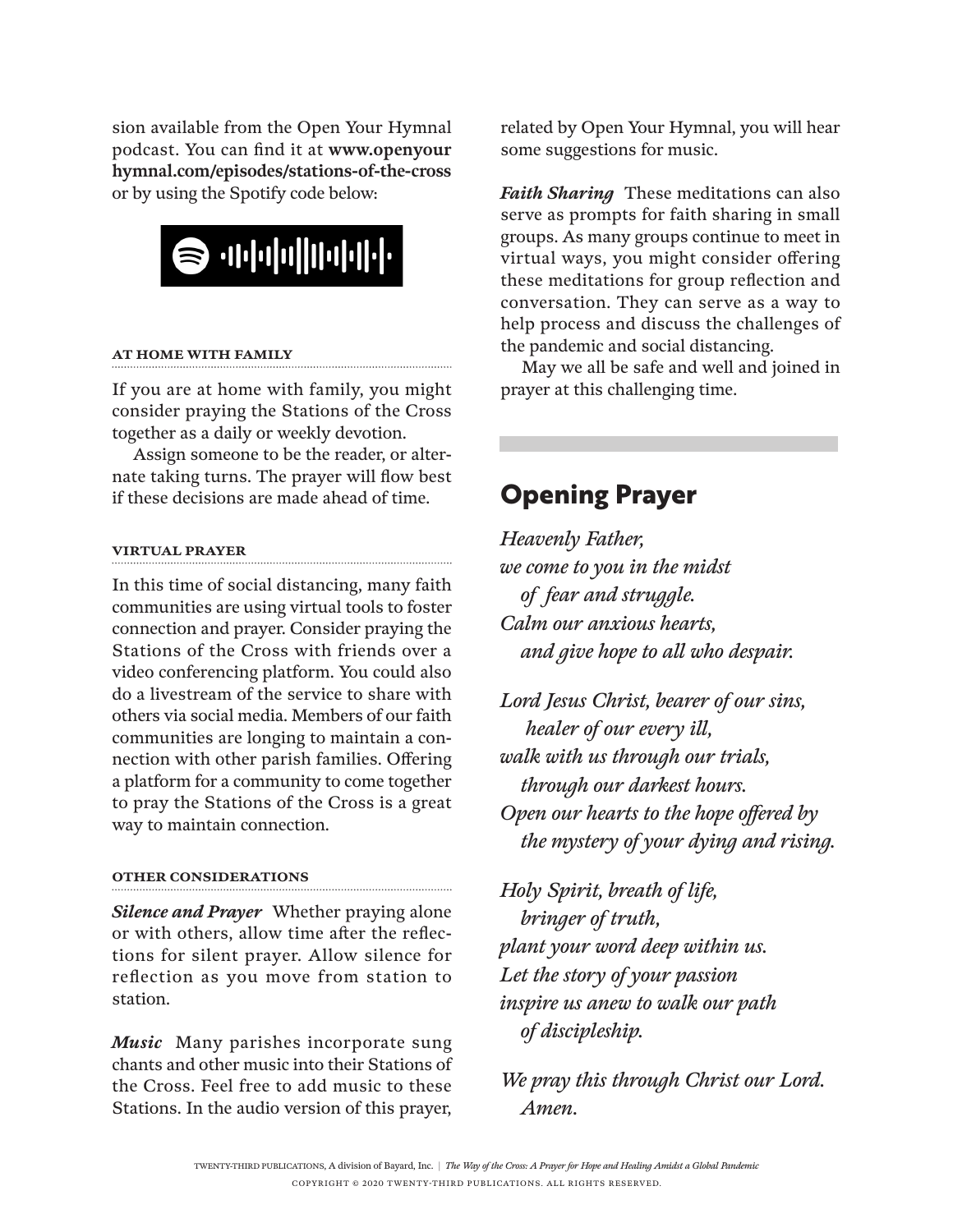# THE FIRST STATION **Jesus is condemned to death**

*We adore you, O Christ, and we bless you. Because by your holy Cross you have redeemed the world.*

#### **reader:**

Jesus' condemnation is one of injustice and cowardice. It is the condemnation of truth itself. Pilate finds no crime in Jesus, yet he falls to the pressure of the angry crowd.

This station calls us to reflect on the importance of discerning truth and whether we allow that truth to guide our lives. In this present moment we are bombarded by voice after voice, message upon message. During this pandemic it is more important than ever that we heed the advice offered by those who proclaim truth.

And so we pray:

#### **all:**

Lord Jesus Christ, our Way, Truth, and Life, help us to discern your voice from the noise, help us to know your truth from deceit, and keep us rooted in the hope of your gospel.

We pray this through Christ, our Lord. Amen.

# THE SECOND STATION **Jesus takes up his cross**

*We adore you, O Christ, and we bless you. Because by your holy Cross you have redeemed the world.*

#### **Reader:**

At the time, crucifixion was reserved for the lowest of classes. As he takes up his cross, we see Jesus again aligned with the poor and marginalized.

We are all suffering a variety of challenges in the wake of this pandemic. As we tend to our own struggles, let us also be mindful of those most impacted by this time of social distancing: those who have lost work, those without access to medical care, the elderly, the poor.

And so we pray:

### **All:**

Lord Jesus Christ, bearer of our crosses, give us the strength to meet the challenges of these difficult days.

Help us to live your call to serve the poor, to heal the sick, to clothe the naked.

Bless us with the creativity and the courage to find ways we can continue to serve the least among us.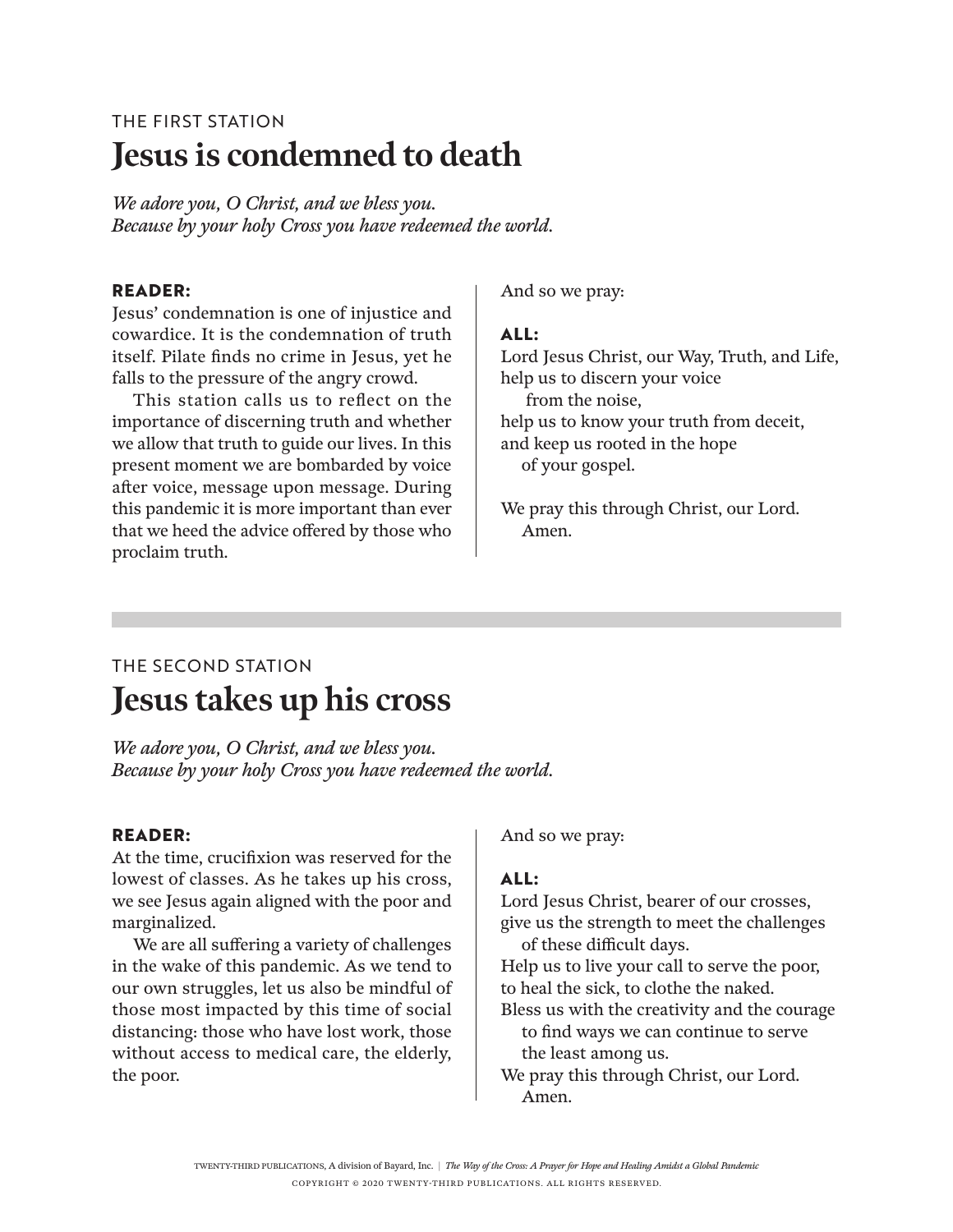# THE THIRD STATION **Jesus falls the first time**

*We adore you, O Christ, and we bless you. Because by your holy Cross you have redeemed the world.*

#### **Reader:**

The weight of Jesus' cross causes him to fall. We, too, will fall as we seek to bear our own crosses.

As we seek to bear the weight of the challenges posed to us by the Coronavirus, there will be many times we falter and fail. Our strength, our patience, will be tested at times. Yet we remember: Jesus got up and persevered, and so must we. When has your faith been tested? What provided you comfort during those times?

And so we pray:

#### **All:**

Lord Jesus Christ, Redeemer of the world, give us the strength to persevere when we falter. Teach us the compassion to show others patience and mercy. Inspire us to rise up stronger each time

we fall.

We pray this through Christ, our Lord. Amen.

### THE FOURTH STATION **Jesus meets his mother**

*We adore you, O Christ, and we bless you. Because by your holy Cross you have redeemed the world.*

#### **Reader:**

Times like this stir many questions about our faith and the nature of God. How could a God who claims to love us allow such suffering? What is our call as disciples when our faith is tested? Mary, the first disciple, is our hope. It is Mary who stands at the intersection of motherly suffering and steadfast discipleship. Her words "May it be done to me according to your word" not only applied to the birth of Jesus, but also to his death.

And so we pray:

#### **All:**

Hail Mary, full of grace, the Lord is with thee; blessed art thou amongst women, and blessed is the fruit of thy womb, Jesus. Holy Mary, Mother of God, pray for us sinners, now and at the hour of our death. Amen.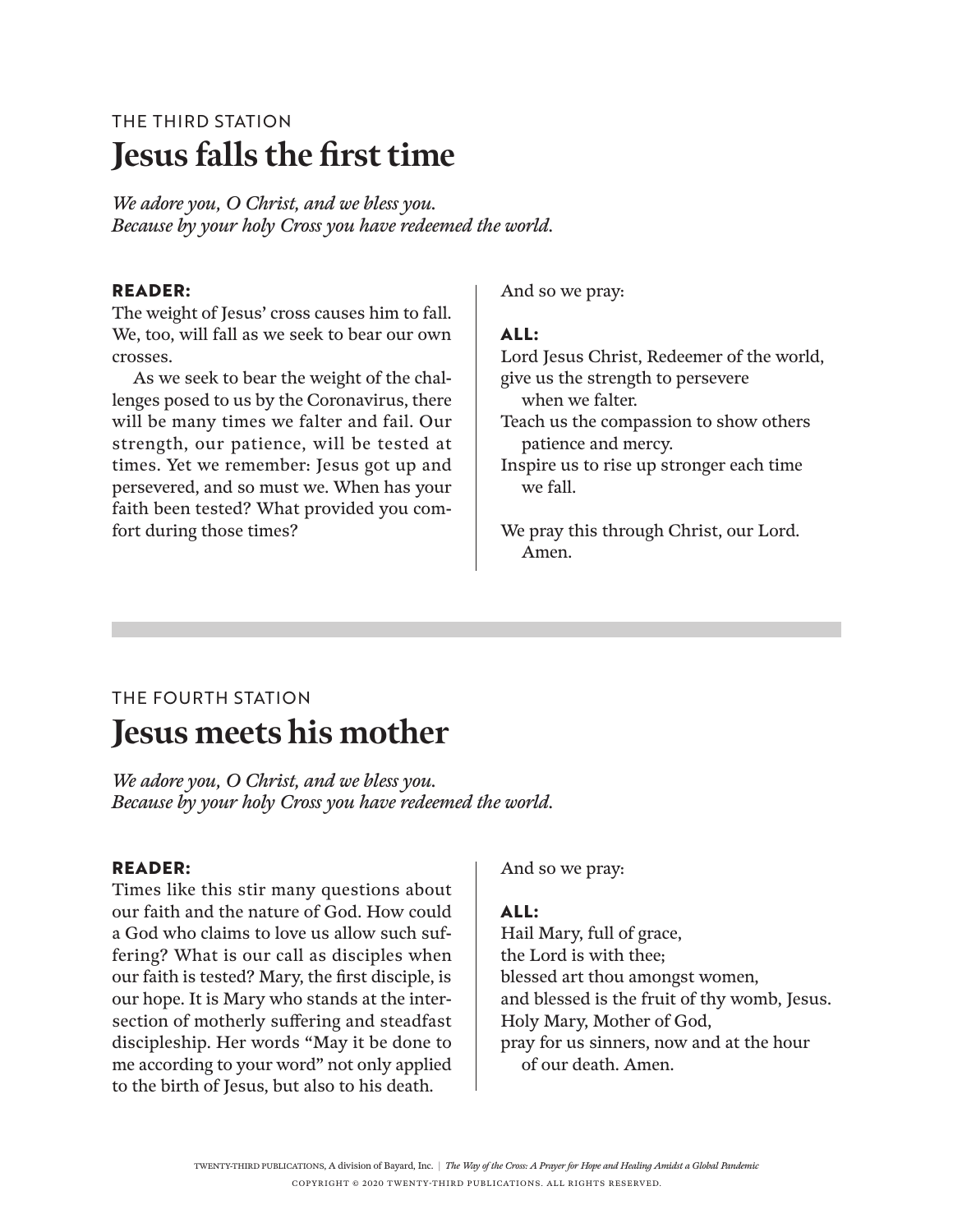# THE FIFTH STATION **Simon of Cyrene helps Jesus to carry his cross**

*We adore you, O Christ, and we bless you. Because by your holy Cross you have redeemed the world.*

#### **Reader:**

Often we are asked to carry crosses that are not our own. This is especially true now, as we are asked to make sacrifices for the good of our vulnerable brothers and sisters. Yet the carrying of our crosses, the call of discipleship, are not things we are asked to do on our own. We, as members of the body of Christ, bear these challenges together. Whom do you cling to during times of trouble? Who depends on you for courage and strength?

And so we pray:

#### **All:**

Lord Jesus Christ, strengthen the bonds of our community. Help us to extend the spirit of mercy and compassion to all our brothers and sisters. Make us ever mindful that we journey this difficult road together.

We pray this through Christ, our Lord. Amen.

# THE SIXTH STATION **Veronica wipes the face of Jesus**

*We adore you, O Christ, and we bless you. Because by your holy Cross you have redeemed the world.*

#### **Reader:**

While Veronica, specifically, does not appear in the gospels, we can focus more on her gesture rather than on who she was. In wiping Jesus' face of his sweat and blood, she helps to reveal again the face of God. Do we see beyond the scars, the tears, the wounds of our neighbors? Do we see beyond whatever veils the presence of Christ living within us?

And so we pray:

### **All:**

Lord Jesus Christ, face of God among us, open our eyes to your presence dwelling in everyone we meet. Heal us of our spiritual blindness, and help us to see past each other's

brokenness.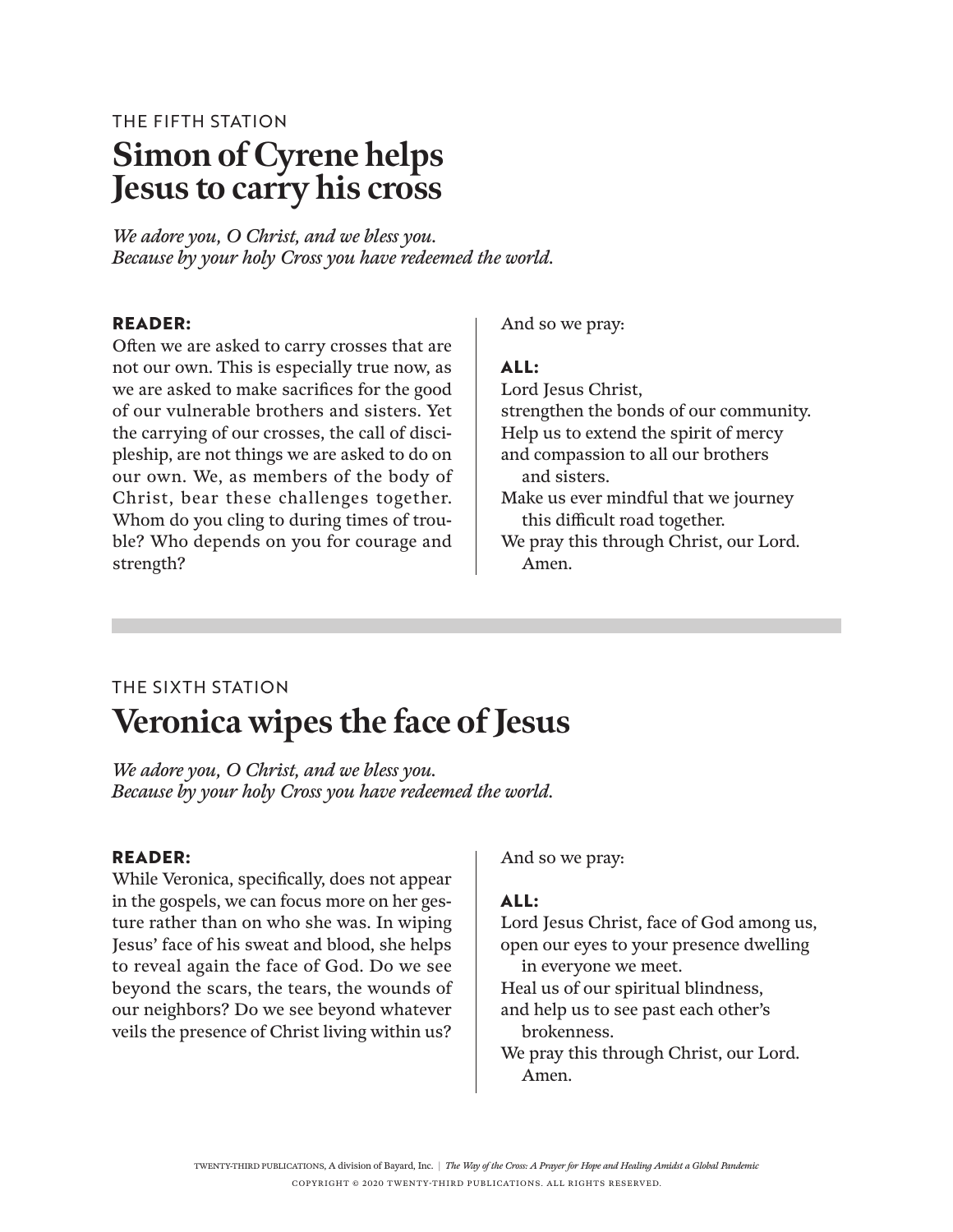# THE SEVENTH STATION **Jesus falls the second time**

*We adore you, O Christ, and we bless you. Because by your holy Cross you have redeemed the world.*

### **Reader:**

Each time we fall, we are presented with the choice to give up, or to try again. We will struggle with doubt, anxiety, and even hopelessness as we grapple with the new reality set before us. How will you make the choice to keep going? What gives you hope to move forward?

And so we pray:

#### **All:**

Lord Jesus Christ, giver of hope, be with us in our trials, our doubts, and our questions. Be the strength we need to rise again. Continue to show us the way forward.

We pray this through Christ, our Lord. Amen.

# THE EIGHTH STATION **Jesus speaks to the women of Jerusalem**

*We adore you, O Christ, and we bless you. Because by your holy Cross you have redeemed the world.*

#### **Reader:**

Jesus was always mindful of the marginalized members of society: the women, the sick, the poor. Not only does Jesus hear the cries of women, but he redirects their concern toward a prophecy that would soon come to pass: the fall of Jerusalem. It could be tempting to fall into our own self-pity during these times. Yet, even in his immense suffering, Jesus looks beyond himself.

And so we pray:

### **All:**

Lord Jesus Christ, compassion of God, help us to see beyond our own struggles. Open our hearts to the voices of all in need. Fill us with the spirit of your unending mercy.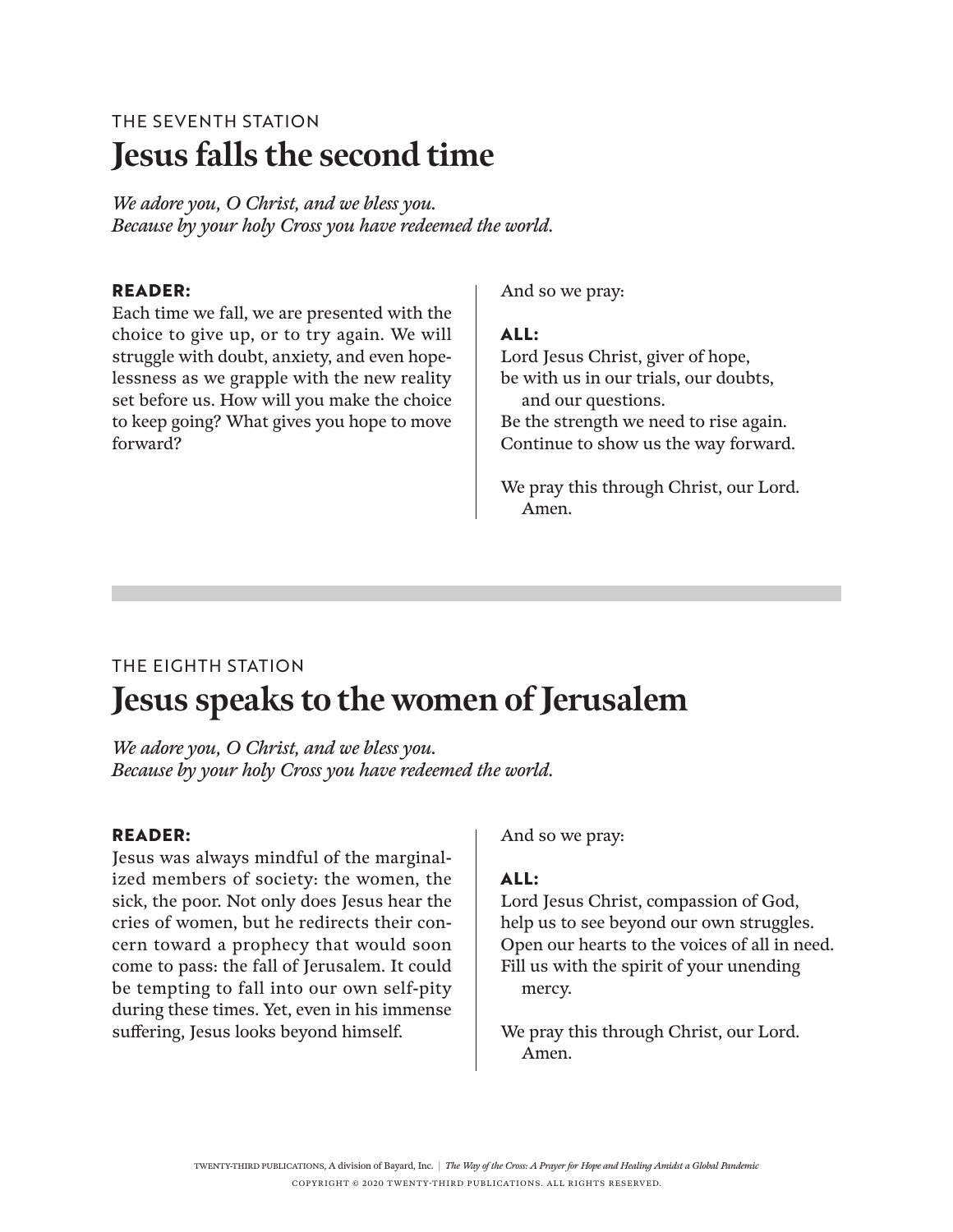# THE NINTH STATION **Jesus falls the third time**

*We adore you, O Christ, and we bless you. Because by your holy Cross you have redeemed the world.*

#### **Reader:**

Saint Paul writes: "Though he was in the form of God, he did not count equality with God a thing to be grasped, but emptied himself taking the form of a servant, being born in human likeness. And being found in human form, he humbled himself and became obedient unto death, even death on a Cross."

As Jesus falls the third time, we reflect on the frailty of his human form, a frailty in which we all share. Time and time again, we fall, we sin, we hurt each other—and yet, time and time again, God offers us another chance.

And so we pray:

to all we encounter.

#### **All:**

Lord Jesus Christ, God of endless chances, teach us the ways of your mercy, of your patience. Help us to extend the grace you show us

We pray this through Christ, our Lord. Amen.

# THE TENTH STATION **Jesus is stripped of his garments**

*We adore you, O Christ, and we bless you. Because by your holy Cross you have redeemed the world.*

#### **Reader:**

Jesus offers himself completely. He is stripped of his garments and even refuses the gall and vinegar that might have helped to sedate him. We are shown a Jesus who is willing to experience fully the misery of the crucifixion, the weight of our sins. We are shown the meaning of true sacrifice. We, too, are being asked to sacrifice material comfort for the sake of others. How might we fully experience our own sacrifices offered up for the good of our neighbor?

And so we pray:

### **All:**

Lord Jesus Christ, Lamb of God, inspire in us the courage to offer ourselves completely to you.

Give us the grace to offer ourselves completely to each other.

Let your example of endless love direct all our choices and actions.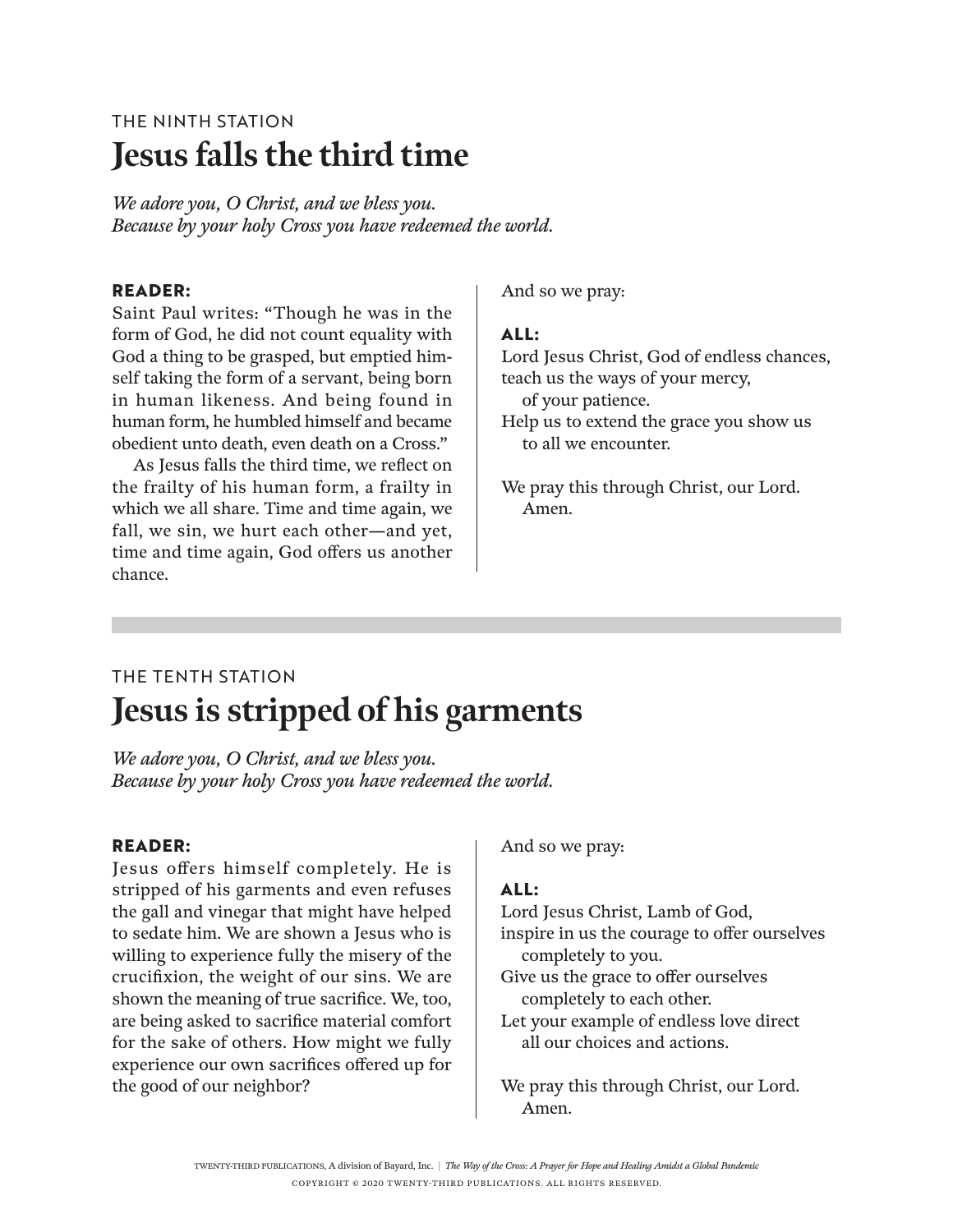# THE ELEVENTH STATION **Jesus is nailed to the cross**

*We adore you, O Christ, and we bless you. Because by your holy Cross you have redeemed the world.*

### **Reader:**

Every step along the Way of the Cross shows us Jesus willing to live every word he preached. We might ask ourselves, "Did it have to end this way?" Jesus means to show us the complete, unconditional mercy and love God has for us. Would we have understood it any other way? Do we understand it even now?

And so we pray:

### **All:**

Lord Jesus Christ, sign of God's love, help us to realize all the ways you pour love and mercy into our lives. Open our eyes to see your presence in all we are, in all we do, in every person we encounter. Make us ever thankful for your willingness to show us the love of God.

We pray this through Christ, our Lord. Amen.

### THE TWELFTH STATION **Jesus dies on the cross**

*We adore you, O Christ, and we bless you. Because by your holy Cross you have redeemed the world.*

### **Reader:**

We who are baptized with Christ Jesus are also baptized into his death. It is this death on the cross that awakens us to new life with Jesus Christ. It is this final breath that redeems the world. We are called to and saved by this mystery of his dying and rising.

How will we emerge from this period of darkness? How will we bear this challenge in a way that inspires new life?

And so we pray:

### **All:**

Lord Jesus Christ, bearer of our sins, remind us that death is not the end. Light the way out of this darkness, and reveal the path to new life. We pray this through Christ, our Lord. Amen.